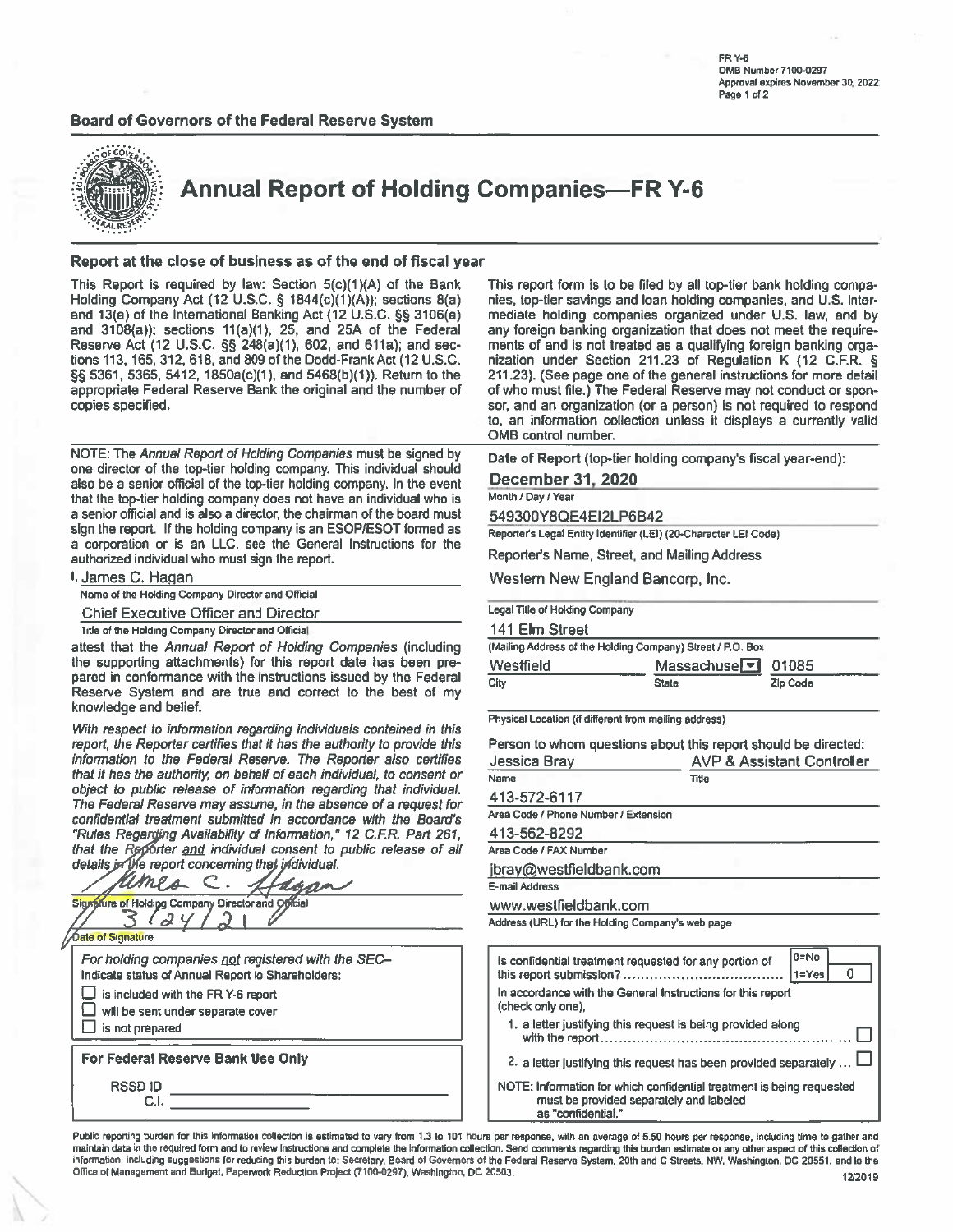# Form FR Y-6

# **Western New England Bancorp, Inc. Westfield, Massachusetts Fiscal Year Ending December 31, 2020**

## **Report Item**

 $\mathbf{1:}$ The bank holding company prepares an annual report for its shareholders. The annual report is filed with the SEC.

#### $2(a):$ **Organizational Chart**



Non-managing member

#### **Branch Verification**  $2(b)$ :

Domestic branch listing provided to the Federal Reserve Bank.

## LEI not applicable unless otherwise noted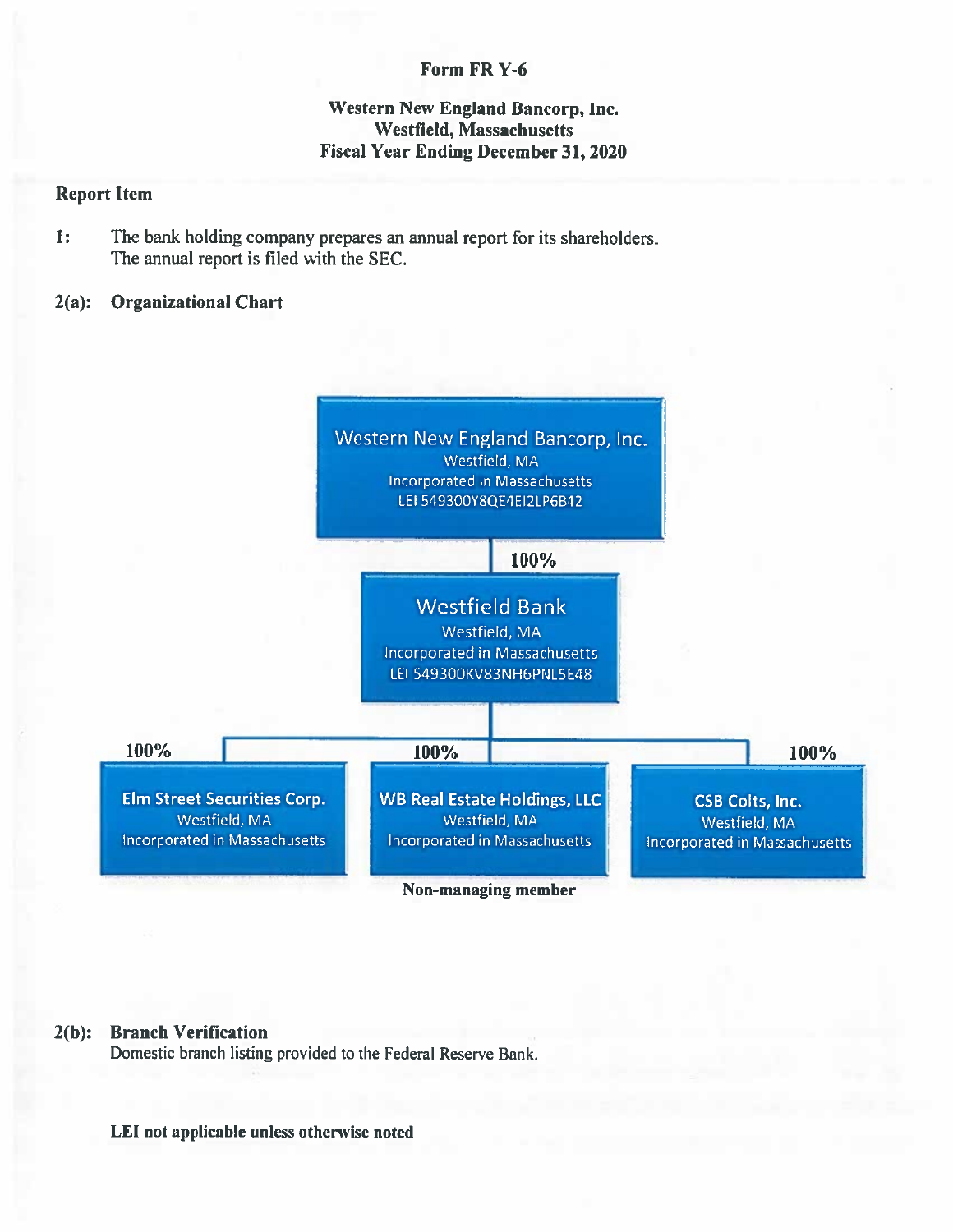Results: A list of branches for your depository institution: WESTFIELD BANK (ID\_RSSD: 892205). This depository institution is held by WESTERN NEW ENGLAND BANCORP, INC. (3866382) of WESTFIELD, MA. The data are as of  $12/31/2020$ . Data reflects information that was received and processed through 01/05/2021.

#### Reconciliation and Verification Steps

1. In the Data Action column of each branch row, enter one or more of the actions specified below 2. If required, enter the date in the Effective Date column

#### Actions

OK: If the branch information is correct, enter 'OK' in the Data Action column. Change: If the branch information is incorrect or incomplete, revise the data, enter 'Change' in the Data Action column and the date when this information first became valid in the Effective Date column. Close: If a branch listed was sold or closed, enter 'Close' in the Data Action column and the sale or closure date in the Effective Date column. Delete: If a branch listed was never owned by this depository institution, enter 'Delete' in the Data Action column. Add: If a reportable branch is missing, insert a row, add the branch data, and enter 'Add' in the Data Action column and the opening or acquisition date in the Effective Date column.

If printing this list, you may need to adjust your page setup in MS Excel. Try using landscape orientation, page scaling, and/or legal sized paper.

#### Submission Procedure

When you are finished, send a saved copy to your FRB contact. See the detailed instructions on this site for more information. If you are e-mailing this to your FRB contact, put your institution name, city and state in the subject line of the e-mail.

Note:

To satisfy the FR Y-10 reporting requirements, you must also submit FR Y-10 Domestic Branch Schedules for each branch with a Data Action of Change, Close, Delete, or Add. The FR Y-10 report may be submitted in a hardcopy format or via the FR Y-10 Online application - https://y10online.federalreserve.gov.

\* FDIC UNINUM, Office Number, and ID\_RSSD columns are for reference only. Verification of these values is not required.

|    | Data Action Effective Date   Branch Service Type | Branch ID RSSD* Popular Name |                                          | <b>Street Address</b>         | <b>City</b>             | <b>State</b> | <b>Zip Code</b> | <b>County</b>    | Country                      | <b>FDIC UNINUM*</b> | Office Number* | <b>Head Office</b>    | Head Office ID RSSD* | <b>Comments</b> |
|----|--------------------------------------------------|------------------------------|------------------------------------------|-------------------------------|-------------------------|--------------|-----------------|------------------|------------------------------|---------------------|----------------|-----------------------|----------------------|-----------------|
| ОΚ | Full Service (Head Office)                       |                              | 892205 WESTFIELD BANK                    | <b>141 ELM ST</b>             | WESTFIELD               | MA           | 01085           | <b>HAMPDEN</b>   | UNITED STATES                | Not Required        | Not Required   | <b>WESTFIELD BANK</b> | 892205               |                 |
| ОΚ | <b>Full Service</b>                              |                              | 5513859 BLOOMFIELD BRANCH                | 337 COTTAGE GROVE ROAD        | <b>BLOOMFIELD</b>       |              | 06002           | <b>HARTFORD</b>  | UNITED STATES Not Required   |                     | Not Required   | <b>WESTFIELD BANK</b> | 892205               |                 |
| ОK | <b>Full Service</b>                              |                              | 4795809 ENFIELD CT BRANCH                | 47 PALOMBA DRIVE              | <b>ENFIELD</b>          |              | 06082           | HARTFORD         | UNITED STATES                | Not Required        | Not Required   | <b>WESTFIELD BANK</b> | 892205               |                 |
| ОK | <b>Full Service</b>                              |                              | 4519818 GRANBY CT BRANCH                 | 10 HARTFORD AVENUE            | <b>GRANBY</b>           |              | 06035           | HARTFORD         | UNITED STATES                | Not Required        | Not Required   | <b>WESTFIELD BANK</b> | 892205               |                 |
| ΟК | <b>Full Service</b>                              |                              | 5515769 WEST HARTFORD BRANCH             | 977 FARMINGTON AVENUE         | <b>WEST HARTFORD</b>    |              | 06107           | HARTFORD         | UNITED STATES   Not Required |                     | Not Required   | <b>WESTFIELD BANK</b> | 892205               |                 |
| ОK | <b>Full Service</b>                              |                              | 804703 AGAWAM BRANCH                     | 655 MAIN ST                   | AGAWAM                  | MA           | 01001           | <b>HAMPDEN</b>   | UNITED STATES Not Required   |                     | Not Required   | <b>WESTFIELD BANK</b> | 892205               |                 |
| ОΚ | <b>Full Service</b>                              |                              | 2000095 BURNETT ROAD BRANCH              | <b>435 BURNETT ROAD</b>       | CHICOPEE                | MA           | 01020           | <b>HAMPDEN</b>   | UNITED STATES Not Required   |                     | Not Required   | <b>WESTFIELD BANK</b> | 892205               |                 |
| ОΚ | <b>Full Service</b>                              |                              | 794608 CENTER STREET BRANCH              | <b>70 CENTER STREET</b>       | CHICOPEE                | MA           | 01013           | HAMPDEN          | UNITED STATES Not Required   |                     | Not Required   | <b>WESTFIELD BANK</b> | 892205               |                 |
| ΟК | <b>Full Service</b>                              |                              | 825306 EAST STREET BRANCH                | 569 EAST STREET               | CHICOPEE                | MA           | 01020           | <b>HAMPDEN</b>   | UNITED STATES   Not Required |                     | Not Required   | <b>WESTFIELD BANK</b> | 892205               |                 |
| ОΚ | <b>Full Service</b>                              |                              | 764003 MEMORIAL DRIVE BRANCH             | 599 MEMORIAL DRIVE            | <b>CHICOPEE</b>         | MA           | 01020           | <b>HAMPDEN</b>   | UNITED STATES   Not Required |                     | Not Required   | <b>WESTFIELD BANK</b> | 892205               |                 |
| ОΚ | <b>Full Service</b>                              |                              | 2556613 EAST LONGMEADOW BRANCH           | <b>382 NORTH MAIN STREET</b>  | <b>EAST LONGMEADOW</b>  | <b>IMA</b>   | 01028           | HAMPDEN          | UNITED STATES                | Not Required        | Not Required   | <b>WESTFIELD BANK</b> | 892205               |                 |
| ОΚ | <b>Full Service</b>                              |                              | 4445382 FEEDING HILLS BRANCH             | 237 SOUTH WESTFIELD STREE     | <b>FEEDING HILLS</b>    | MA           | 01030           | <b>HAMPDEN</b>   | UNITED STATES Not Required   |                     | Not Required   | <b>WESTFIELD BANK</b> | 892205               |                 |
| OK | <b>Full Service</b>                              |                              | 3060836 HOLYOKE BRANCH                   | 1650 NORTHAMPTON STREET       | HOLYOKE                 | MA           | 01040           | <b>HAMPDEN</b>   | UNITED STATES                | Not Required        | Not Required   | <b>WESTFIELD BANK</b> | 892205               |                 |
| ОК | <b>Full Service</b>                              |                              | 5472992 HUNTINGTON BRANCH                | <b>14 RUSSELL ROAD</b>        | <b>HUNTINGTON</b>       | MA           | 01050           | <b>HAMPSHIRE</b> | UNITED STATES                | Not Required        | Not Required   | <b>WESTFIELD BANK</b> | 892205               |                 |
| ΟК | <b>Full Service</b>                              |                              | 3150979 LUDLOW BRANCH                    | <b>477A CENTER STREET</b>     | LUDLOW                  | MA           | 01056           | <b>HAMPDEN</b>   | UNITED STATES Not Required   |                     | Not Required   | <b>WESTFIELD BANK</b> | 892205               |                 |
| ΟК | <b>Full Service</b>                              |                              | 3924077 SOUTH HADLEY BRANCH              | <b>32 WILLIMANSETT STREET</b> | <b>SOUTH HADLEY</b>     | MA           | 01075           | <b>HAMPSHIRE</b> | UNITED STATES Not Required   |                     | Not Required   | <b>WESTFIELD BANK</b> | 892205               |                 |
| ОΚ | <b>Full Service</b>                              |                              | 2312556 SOUTHWICK BRANCH                 | 462 COLLEGE HWY               | <b>SOUTHWICK</b>        | MA           | 01077           | <b>HAMPDEN</b>   | UNITED STATES                | Not Required        | Not Required   | <b>WESTFIELD BANK</b> | 892205               |                 |
| ОΚ | <b>Full Service</b>                              |                              | 3060845 LIBERTY STREET BRANCH            | 1342 LIBERTY STREET           | SPRINGFIELD             | MA           | 01104           | <b>HAMPDEN</b>   | UNITED STATES   Not Required |                     | Not Required   | <b>WESTFIELD BANK</b> | 892205               |                 |
| ΟК | <b>Full Service</b>                              |                              | 2839071 TOWER SQUARE BRANCH              | <b>1500 MAIN STREET</b>       | SPRINGFIELD             | MA           | 01103           | <b>HAMPDEN</b>   | UNITED STATES Not Required   |                     | Not Required   | <b>WESTFIELD BANK</b> | 892205               |                 |
| ОΚ | <b>Full Service</b>                              |                              | 3924086 WARE BRANCH                      | 350 PALMER ROAD               | WARF                    | MA           | 01082           | <b>HAMPSHIRE</b> | UNITED STATES                | Not Required        | Not Required   | <b>WESTFIELD BANK</b> | 892205               |                 |
| ОK | <b>Full Service</b>                              |                              | 805205 WEST SPRINGFIELD BRANCH           | 206 PARK ST                   | <b>WEST SPRINGFIELD</b> | MA           | 01089           | <b>HAMPDEN</b>   | UNITED STATES Not Required   |                     | Not Required   | <b>WESTFIELD BANK</b> | 892205               |                 |
| ОΚ | <b>Full Service</b>                              |                              | 3375240 WEST SPRINGFIELD BRANCH          | <b>39 MORGAN ROAD</b>         | <b>WEST SPRINGFIELD</b> | MA           | 01089           | <b>HAMPDEN</b>   | UNITED STATES   Not Required |                     | Not Required   | <b>WESTFIELD BANK</b> | 892205               |                 |
| ΟК | <b>Limited Service</b>                           |                              | 4833082 WEST SPRINGFIELD SEASONAL BRANCH | 1305 MEMORIAL DRIVE           | <b>WEST SPRINGFIELD</b> | MA           | 01089           | <b>HAMPDEN</b>   | UNITED STATES                | Not Required        | Not Required   | <b>WESTFIELD BANK</b> | 892205               |                 |
| ОΚ | <b>Full Service</b>                              |                              | 803108 ARNOLD STREET BRANCH              | 26 ARNOLD ST                  | WESTFIELD               | MA           | 01085           | <b>HAMPDEN</b>   | UNITED STATES Not Required   |                     | Not Required   | <b>WESTFIELD BANK</b> | 892205               |                 |
| ОΚ | <b>Full Service</b>                              |                              | 4176396 EAST MAIN STREET BRANCH          | <b>560 EAST MAIN STREET</b>   | WESTFIELD               | MA           | 01085           | <b>HAMPDEN</b>   | UNITED STATES Not Required   |                     | Not Required   | <b>WESTFIELD BANK</b> | 892205               |                 |
| ΟК | <b>Full Service</b>                              |                              | 1176612 SOUTHAMPTON ROAD BRANCH          | 300 SOUTHAMPTON RD            | WESTFIELD               | MA           | 01085           | <b>HAMPDEN</b>   | UNITED STATES Not Required   |                     | Not Required   | <b>WESTFIELD BANK</b> | 892205               |                 |
| ОК | <b>Electronic Banking</b>                        |                              | 4503237 WWW.WESTFIELD.COM BRANCH         | 141 ELM STREET                | WESTFIELD               | MA           | 01085           | HAMPDEN          | UNITED STATES Not Required   |                     | Not Required   | <b>WESTFIELD BANK</b> | 892205               |                 |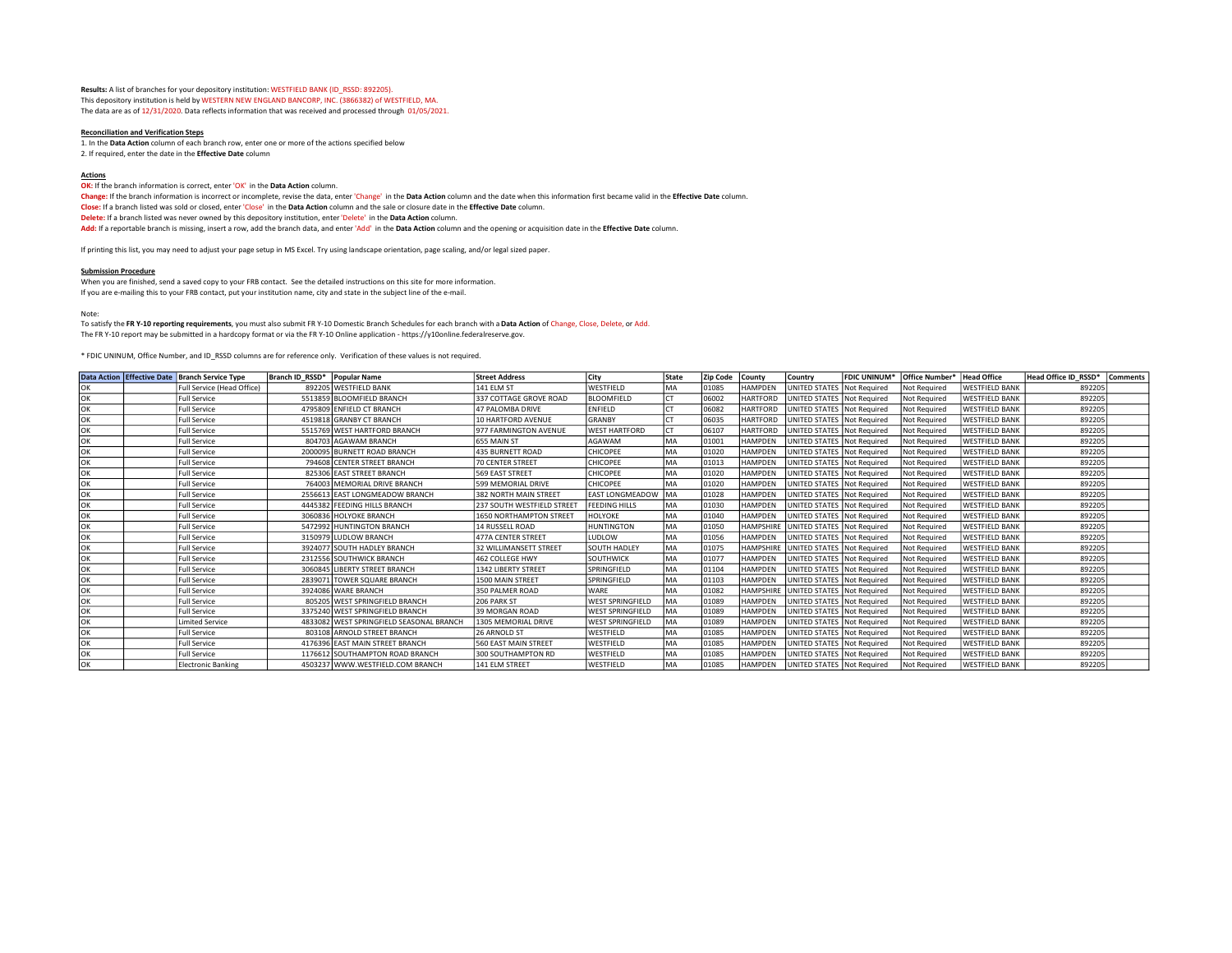> Report Item 3: Securities Holders  $(1)(a)(b)(c)$  and  $(2)(a)(b)(c)$

| Current securities holders with ownership, control or holdings of 59<br>with power to vote as of fiscal year ending 12-31-2020                |                                                         | % or more                                                                   | Securities holders not listed in 3(1)(a) through 3(1)(c) that had ownership, control<br>or holdings of 5% or more with power to vote during the fiscal year ending 12-<br>31-2020 |                                                         |                                                                          |
|-----------------------------------------------------------------------------------------------------------------------------------------------|---------------------------------------------------------|-----------------------------------------------------------------------------|-----------------------------------------------------------------------------------------------------------------------------------------------------------------------------------|---------------------------------------------------------|--------------------------------------------------------------------------|
| City, State, Country<br>Name,<br>(1)(a)                                                                                                       | or Incorporation<br>Citizenship<br>Country of<br>(1)(b) | Percentage<br>of Each Class of Voting<br>Number and<br>Securities<br>(1)(c) | City, State, Country<br>Name,<br>(2)(a)                                                                                                                                           | or Incorporation<br>Citizenship<br>Country of<br>(2)(b) | Number and Percentage<br>of Each Class of Voting<br>Securities<br>(2)(c) |
| New York, NY, USA<br>Blackrock, Inc.                                                                                                          | <b>USA</b>                                              | $2,267,930 - 9.03%$<br>Common Stock                                         |                                                                                                                                                                                   |                                                         |                                                                          |
| Dimensional Fund Advisors LP<br>Austin, TX, USA                                                                                               | <b>USA</b>                                              | $2,159,089 - 8.60\%$<br>Common Stock                                        |                                                                                                                                                                                   |                                                         |                                                                          |
| Renaissance Technologies, LLC<br>New York, NY 10022                                                                                           | USA                                                     | 1,679,044 - 6.89%<br>Common Stoc                                            |                                                                                                                                                                                   |                                                         |                                                                          |
| Employee Stock Ownership Trust<br><b>First Bankers Trust Services,</b><br>of Westfield Financial, Inc.*<br>Westfield, MA, USA<br>Inc.-Trustee | <b>USA</b>                                              | $1,690,116-6.73%$<br><b>Common Stock</b>                                    |                                                                                                                                                                                   |                                                         |                                                                          |
| The Vanguard Group, Inc.<br>Malvem, PA 19355                                                                                                  | <b>USA</b>                                              | $1,319,997 - 5.26%$<br><b>Common Stock</b>                                  |                                                                                                                                                                                   |                                                         |                                                                          |
| (a) Ameriprise Financial, Inc.<br>(b) Columbia Management<br>Investment Advisers, LLC<br>Minneapolis, MN, USA<br>Boston, MA, USA              | <b>USA</b><br><b>USA</b>                                | $1,339,515 - 5.34%$<br>Common Stock <sup>(1)</sup>                          |                                                                                                                                                                                   |                                                         |                                                                          |
|                                                                                                                                               |                                                         |                                                                             |                                                                                                                                                                                   |                                                         |                                                                          |

\* Voting provisions attached.

(1) Ameriprise Financial, Inc., and Columbia Management Investment Advisers LLC had shared voting and shared dispositive power over 1,339,515 shares.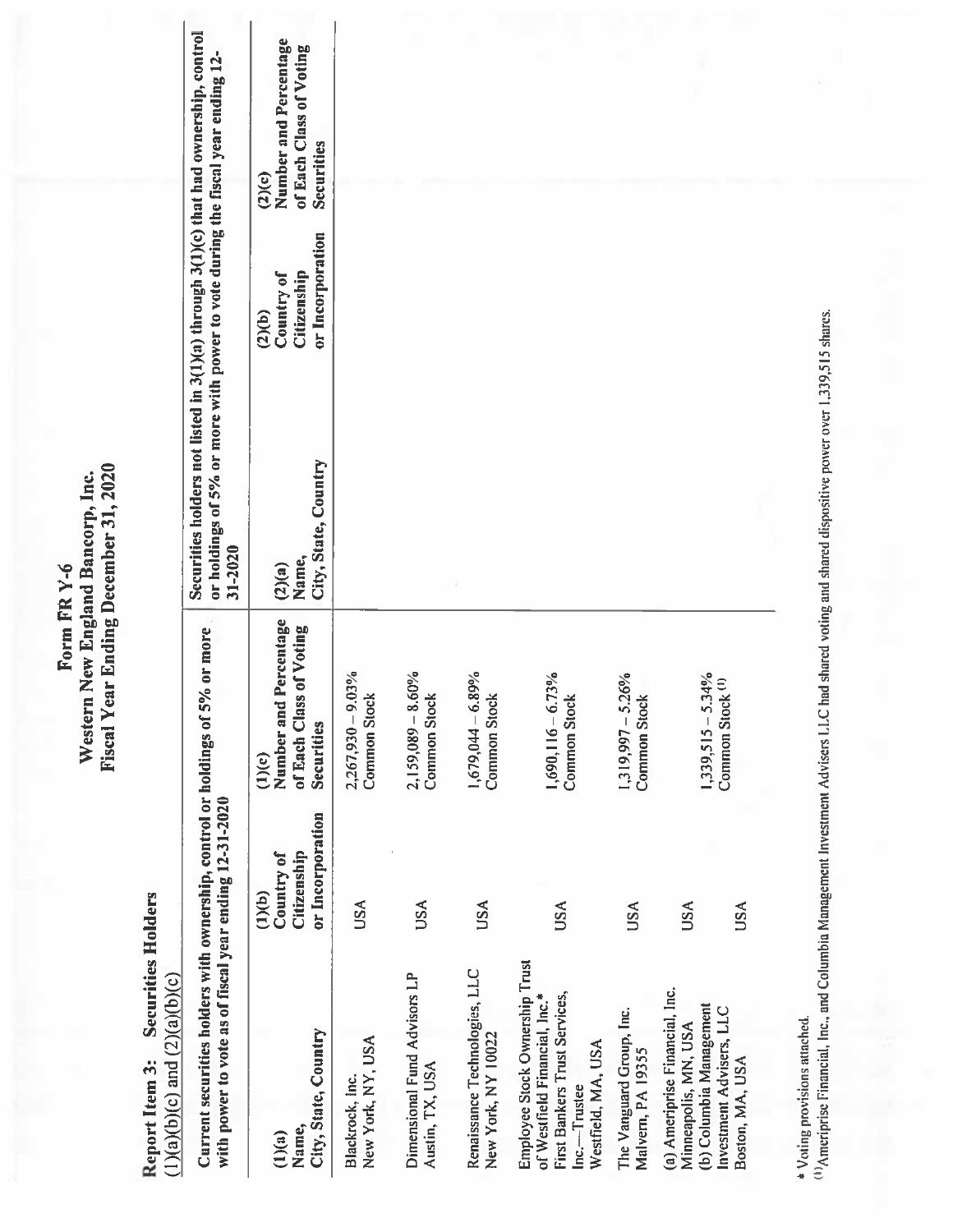Report Item 4: Insiders<br>(1), (2), (3)(a)(b)(c), and (4)(a)(b)(c)

| other companies<br>voting securities<br>25% or more of<br>partnerships) if<br>companies and<br>List names of<br>are held (List<br>percentage of<br>voting shares<br>(includes<br>names of<br>(4)(c)<br>held) | $\lessapprox$                                             | $\lessapprox$                                                             | $\lessapprox$                                                               | Witch Equipment<br>of New England,<br>Inc. and Witch<br>Enterprises<br>(50%)                                                                                                                      | Downey, Pieciak,<br>Fitzgerald & Co.,<br>$P.C(33.3\%)$                                                        | <b>Bugbee &amp; Masse</b><br>Agency (50%)<br>Granfield,<br>Insurance                  |
|--------------------------------------------------------------------------------------------------------------------------------------------------------------------------------------------------------------|-----------------------------------------------------------|---------------------------------------------------------------------------|-----------------------------------------------------------------------------|---------------------------------------------------------------------------------------------------------------------------------------------------------------------------------------------------|---------------------------------------------------------------------------------------------------------------|---------------------------------------------------------------------------------------|
| (include names of<br>Voting Shares in<br>Percentage of<br><b>Subsidiaries</b><br>subsidiaries)<br>(4)(b)                                                                                                     | $\lessapprox$                                             | $\lessapprox$                                                             | $\leq$                                                                      | $\leq$                                                                                                                                                                                            | ⋚                                                                                                             | ⋚                                                                                     |
| <b>Holding Company</b><br>Voting Shares in<br>Percentage of<br>(4)(a)                                                                                                                                        | 0.84%                                                     | $0.20\%$                                                                  | $0.30\%$                                                                    | 0.19%                                                                                                                                                                                             | $0.06\%$                                                                                                      | 0.17%                                                                                 |
| (include names of other<br><b>Title &amp; Position with</b><br><b>Other Businesses</b><br>businesses)<br>(3)(c)                                                                                              | $\lessapprox$                                             | $\lessapprox$                                                             | $\leq$                                                                      | <b>England Concrete Cutting.</b><br>President and owner-New<br>Executive Officer-Witch<br>Executive Officer-Witch<br>Equipment of New<br>Enterprises, Inc.<br>Agawam, MA<br>England, Inc.<br>Inc. | Pieciak, Fitzgerald & Co.,<br><b>CPA</b> and Principal and<br>Treasurer-Downey,<br>Springfield, MA<br>ن<br>آء | Masse Insurance Agency<br>President and owner-<br>Granfield, Bugbee &<br>Chicopee, MA |
| Subsidiaries (include names<br>Title & Position with<br>of subsidiaries)<br>(3)(b)                                                                                                                           | President and Chief Executive<br>Officer (Westfield Bank) | Executive Vice President and<br>Chief Lending Officer<br>(Westfield Bank) | and Chief Financial Officer<br>Executive Vice President<br>(Westfield Bank) | Director                                                                                                                                                                                          | Director                                                                                                      | Director                                                                              |
| with Holding Company<br><b>Tittle &amp; Position</b><br>(3)(a)                                                                                                                                               | <b>President and Chief</b><br>Executive Officer           | and Chief Lending Officer<br>Executive Vice President                     | and Chief Financial Officer<br><b>Executive Vice President</b>              | Director                                                                                                                                                                                          | Director                                                                                                      | Director                                                                              |
| <b>Principal Occupation</b><br><b>Holding Company</b><br>if other than with<br>₫                                                                                                                             | $\leq$                                                    | $\lessapprox$                                                             | $\lessapprox$                                                               | President and Owner<br>Executive Officer,                                                                                                                                                         | Certified Public<br>Accountant                                                                                | President                                                                             |
| City, State,<br>Country<br>Name,                                                                                                                                                                             | Westfield, MA, USA<br>James C. Hagan                      | Longmendow, MA, USA<br>Allen J. Miles, III                                | Belchertown, MA, USA<br>Guida R. Sajdak                                     | Southwick, MA, USA<br>Donna J. Damon                                                                                                                                                              | Springfield, MA, USA<br>Gary G. Fitzgerald                                                                    | Ludlow, MA, USA<br>William D. Masse                                                   |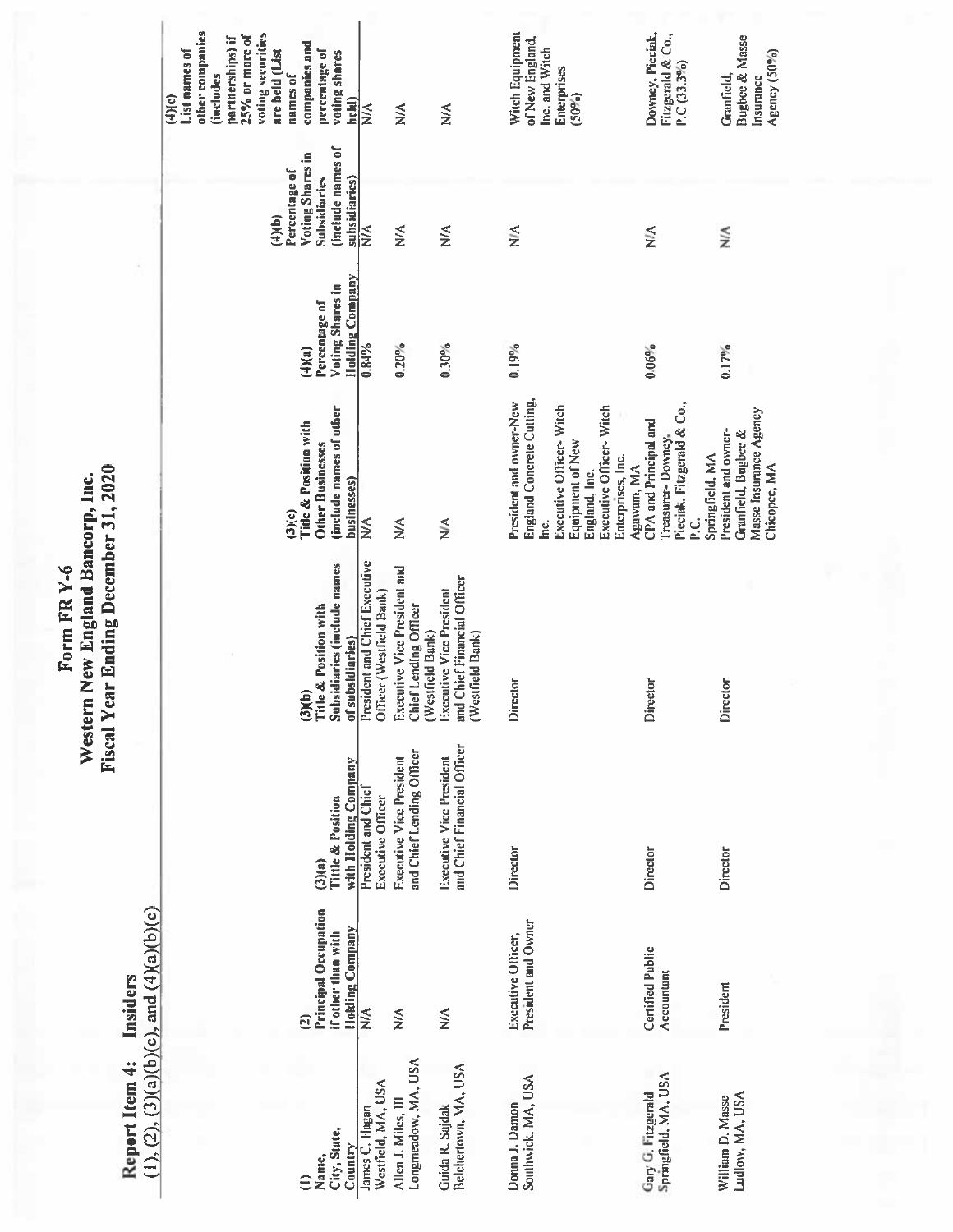Report Item 4: Insiders (Cont.)<br>(1), (2), (3)(a)(b)(c), and (4)(a)(b)(c)

| other companies<br>voting securities<br>25% or more of<br>partnerships) if<br>companies and<br>List names of<br>percentage of<br>are held (List<br>voting shares<br>(includes<br>names of<br>(4)(c)<br>held) | Construction,<br>LLC (60%)<br>Colmac                                                                                                                                                                                      | Homebuilders<br><b>Gregg Orlen</b><br>Custom<br>$(100\%)$                           | $\lessapprox$                                     | ⋚                                                    | Oil, Inc. (49.5%)<br>Bay State Fuel<br>Buddy Realty,<br>$LLC(50\%)$ |
|--------------------------------------------------------------------------------------------------------------------------------------------------------------------------------------------------------------|---------------------------------------------------------------------------------------------------------------------------------------------------------------------------------------------------------------------------|-------------------------------------------------------------------------------------|---------------------------------------------------|------------------------------------------------------|---------------------------------------------------------------------|
| (include names of<br>Voting Shares in<br>Percentage of<br><b>Subsidiaries</b><br>subsidiaries)<br>(4)(b)                                                                                                     | ⋚                                                                                                                                                                                                                         | ≦                                                                                   | $\lessapprox$                                     | $\leq$                                               | $\leq$                                                              |
| <b>Holding Company</b><br>Voting Shares in<br>Percentage of<br>(4)(n)                                                                                                                                        | 0.12%                                                                                                                                                                                                                     | 0.22%                                                                               | 0.18%                                             | 0.17%                                                | $0.11\%$                                                            |
| (include names of other<br>Fitle & Position with<br>Other Businesses<br>businesses)<br>(3)(c)                                                                                                                | President-Genesis Center<br>Director of Institutional<br>Stewardship-Westfield<br><b>Academy Foundation</b><br>President-Westfield<br>Advancement and<br>Westfield, MA<br>Westfield, MA<br>Westfield, MA<br>State College | Contractor-Gregg Orlen<br>Owner and Excavating<br>Custom Homebuilders<br>Granby, MA | Manager-Richco<br>Laboratory LLC<br>Southwick, MA | Partner-Bacon & Wilson,<br>Springfield, MA<br>ن<br>غ | Treasurer and Co-owner-<br>Baystate Fuel Oil, Inc.<br>Agawam, MA    |
| Subsidiaries (include names<br>Title & Position with<br>of subsidiaries)<br>(3)(b)                                                                                                                           | <b>Director</b>                                                                                                                                                                                                           | Director                                                                            | Director                                          | Director                                             | <b>Director</b>                                                     |
| with Holding Company<br>Tittle & Position<br>(3)(a)                                                                                                                                                          | Director                                                                                                                                                                                                                  | Director                                                                            | Director                                          | Director                                             | Director                                                            |
| Principal Occupation<br><b>Holding Company</b><br>if other than with                                                                                                                                         | Director and President                                                                                                                                                                                                    | Owner and Excavating<br>Contractor                                                  | Manager                                           | Law Partner                                          | Treasurer and Co-<br>owner                                          |
| City, State,<br>Country<br>Name,                                                                                                                                                                             | Westfield, MA, USA<br>Lisa G. McMahon                                                                                                                                                                                     | Granby, MA, USA<br>Gregg F. Orlen                                                   | Southwick, MA, USA<br>Steven G. Richter           | Southwick, MA, USA<br>Philip R. Smith                | Agawam, MA, USA<br>Laura Benoit                                     |